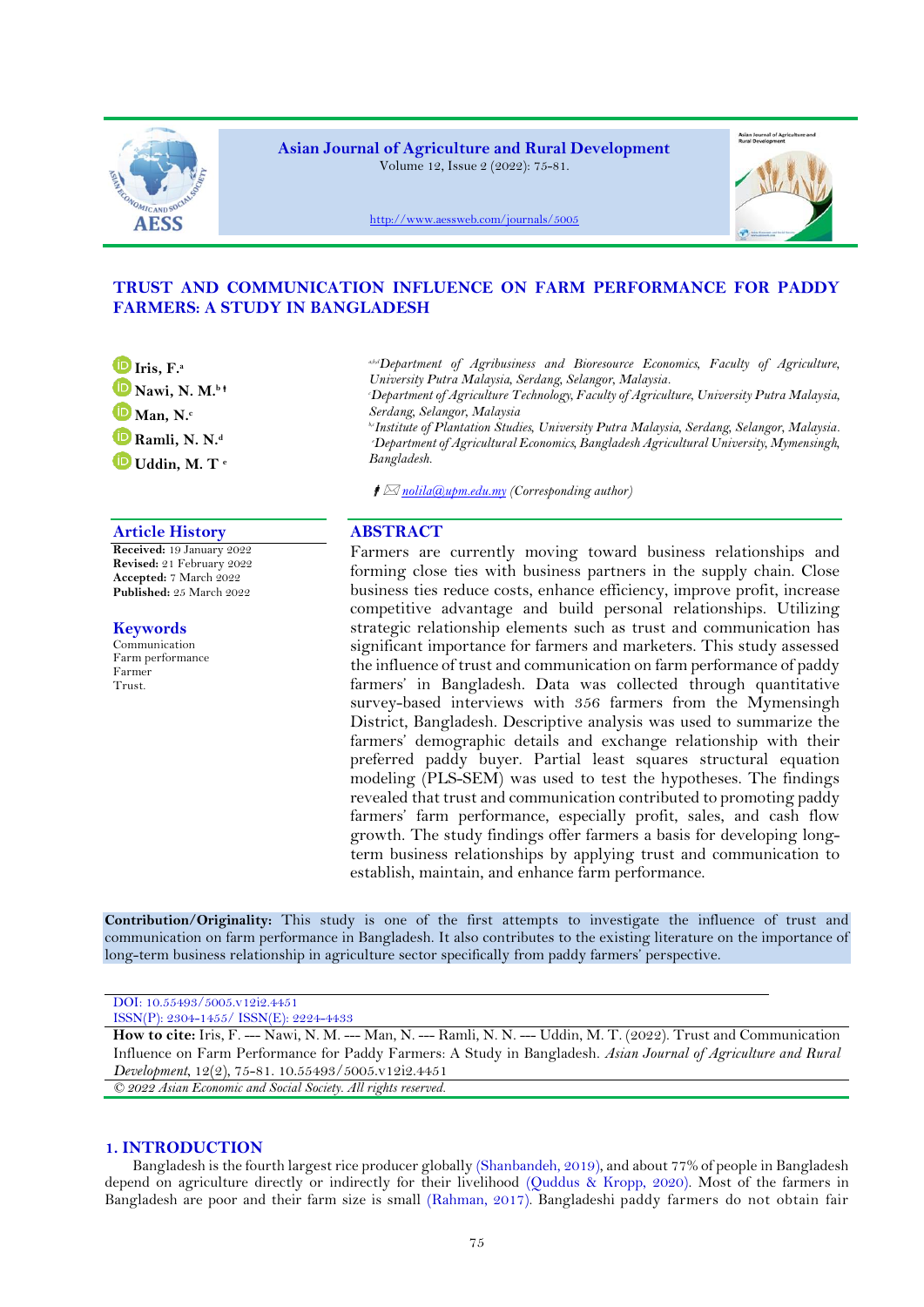economic returns [\(Hoque, 2019\)](#page-5-0). The syndicate formed between intermediaries and paddy traders denies farmers a fair price [\(Ray, 2018\)](#page-6-3). Moreover, limited access to market information diminishes farmers' bargaining power, handicapping them from fair prices [\(Quddus & Kropp, 2020\)](#page-6-1). These challenges cause farmers to be dependent on dominant buyers [\(Osmani & Hossain, 2015\)](#page-5-1). While trust and communication have been built over the years in farmers' relationships with their paddy buyers, value creation receives less attention than transactional exchange [\(Mujeri, 2019\)](#page-5-2). The challenges cause many farmers to face obstacles in achieving an economic return. Both farmers and buyers behaviors increase the development of trust in a business alliance [\(Murshid, 2011\)](#page-5-3). There is enormous potential in the process of economic return for the farmers, especially in developing countries [\(Linh, Long, Chi,](#page-5-4)  [Tam, & Lebailly, 2019\)](#page-5-4). One of the most practical and sustainable solutions for farmers is to use the influence of relational elements as an exchange strategy [\(Boniface, 2011\)](#page-5-5). Fortunately, trust and communication are crucial aspects of a relationship that farmers can rely on to succeed in business. Undeniably, the transformation from transaction to value creation has been a robust advancement in the business environment [\(Brennan, Baines, & Garneau,](#page-5-6)  [2003;](#page-5-6) [Egan, 2011\)](#page-5-7). Interestingly, these arguments and knowledge have minimum practical value when no strong empirical foundation exists [\(Narteh, Agbemabiese, Kodua, & Braimah, 2013\)](#page-5-8). Therefore, additional empirical research is indispensable to develop a strong foundation between trust, communication and farm performance. The concept of this study emerged from prior studies on the relationship between trust, communication, and farm performance. However, research on the influence of trust and communication on farm performance lacked the deserved attention [\(Boniface, 2011\)](#page-5-5). Several studies utilized trust (e.g., [\(Aji, 2016;](#page-5-9) [Batt, 2003;](#page-5-10) [Lobo, Leckie, & Li, 2013\)](#page-5-11)) and communication (e.g., [\(Bich, Tuoi, & Batt, 2016;](#page-5-12) [Zaefarian, Thiesbrummel, Henneberg, & Naudé, 2017\)](#page-6-4)) in the agricultural context and encouraged the present study on farmers' perspectives within the relationship.

Farm performance is viewed as financial and economic performance that uses identical measurements, such as sale growth, profit growth, market share, return on investment (ROI), and cash flow relative to competitors [\(Kavak,](#page-5-13)  Sertoğ[lu, & Tekta](#page-5-13)ş, 2016[; Lobo et al., 2013\)](#page-5-11). This study measures farm performance using sales growth, profit growth, and cash flow. The low education level limits the small farmers' capability to comprehend basic business practices, such as record-keeping and gross margin analysis [\(Quddus & Kropp, 2020\)](#page-6-1). Thus, the subjective performance concept enables farmers participating in this study to understand and respond appropriately.

Trust is a crucial governance mechanism in interpersonal relationships [\(Villena, Choi, & Revilla, 2019\)](#page-6-5). Trust promotes cooperation and higher performance and facilities the exchange of information [\(Ghazinejad, Hussein, &](#page-5-14)  [Zidane, 2018\)](#page-5-14). [Lobo et al. \(2013\)](#page-5-11) examined the farmers' business relationships with buyers and found personal trust had a positive relationship with a farmer's financial performance. Placing importance on trust, [\(Leninkumar, 2017\)](#page-5-15) argued that all social connections are bound to collapse without trust. Trust can increase social relations and financial benefits [\(Caliskan & Esmer, 2019\)](#page-5-16), and increase efficiency and reduce costs [\(Ghazinejad et al., 2018\)](#page-5-14). Increased perception of purchase decisions can expand the trust between farmers and suppliers [\(Aji, 2016\)](#page-5-9). Trust reduces the uncertainty associated with either partner's tendency to engage in opportunistic activities that could harm the relationship [\(Kam & Lai, 2018\)](#page-5-17). By highlighting the influence of trust in an agricultural context[, Mao, Fu, Cao, &](#page-5-18) Chen [\(2021\)](#page-5-18) suggested that trust is a behavior that can establish cooperation and reduce transaction costs for farmers.

Similarly, communication is critical in an agricultural context because it develops information sharing and cooperation amid stakeholders [\(Hilary, Kibwika, & Sseguya, 2017\)](#page-5-19). Communication in the marketing context can be seen as the formal and informal exchanging and sharing of meaningful and timely information between buyers and sellers [\(Etuk, 2018\)](#page-5-20). Effective communication is the key that connects the marketing channel [\(Mohr & Nevin, 1990\)](#page-5-21), and the competency of aptly delivering reliable information creates feelings of familiarity and friendship [\(Etuk, 2018\)](#page-5-20). Studying communication and performance, [Sin, Tse, Chan, Heung, &](#page-6-6) Yim (2006); [Bich et al. \(2016\)](#page-5-12); and Yen & [Abosag](#page-6-7)  [\(2016\)](#page-6-7) established that communication positively influences financial and economic performance[. Bich et al. \(2016\)](#page-5-12), who discovered flower producers' reliance on the wholesaler price information, emphasized the importance of communication in helping them to increase sales volume. Specifically, communication enhances innovation capabilities and opens up the exploration of market opportunities, which ultimately results in a positive outcome on performance [\(Zaefarian et al., 2017\)](#page-6-4). Proper and good quality information sharing is effective in achieving high performance for farmers [\(Hilary et al., 2017\)](#page-5-19). In the agriculture sector, especially for farmers, there is a significant need to share and disseminate trustworthy and appropriate information [\(Lotfi, Mukhtar, Sahran, & Zadeh, 2013\)](#page-5-22). Networking and faceto-face interactions are effective means of communication and provide additional opportunities to build stable interpersonal relationships [\(Valenzuela & Contreras, 2014\)](#page-6-8). Therefore, this study aims to fill the gap in existing literature by exploring whether farmers accept and apply trust and communication to enhance farm performance, and if so, they can employ this strategy in a practical way. Based on the above discussion, the following hypotheses are proposed:

*Hypothesis 1 (H1): Trust has a significant relationship with farm performance. Hypothesis 2 (H2): Communication has a significant relationship with farm performance.*

## **2. MATERIALS AND METHODS**

## *2.1. Sampling and Data Analysis Techniques*

The Mymensingh district in Bangladesh was purposively selected for data collection as this district is famous for its vast paddy production area and abundance of paddy farmers. The study population comprised all the farmers in the selected area of the district. The survey was conducted from February to April 2020 to generate the data required for this study. Data was collected through a questionnaire that covered farmers' profiles as well as their practices in the exchange relationship with their preferred buyers (the influential elements such as trust and communication that can enhance farm performance). It was developed with open-ended and close-ended questions after considering the research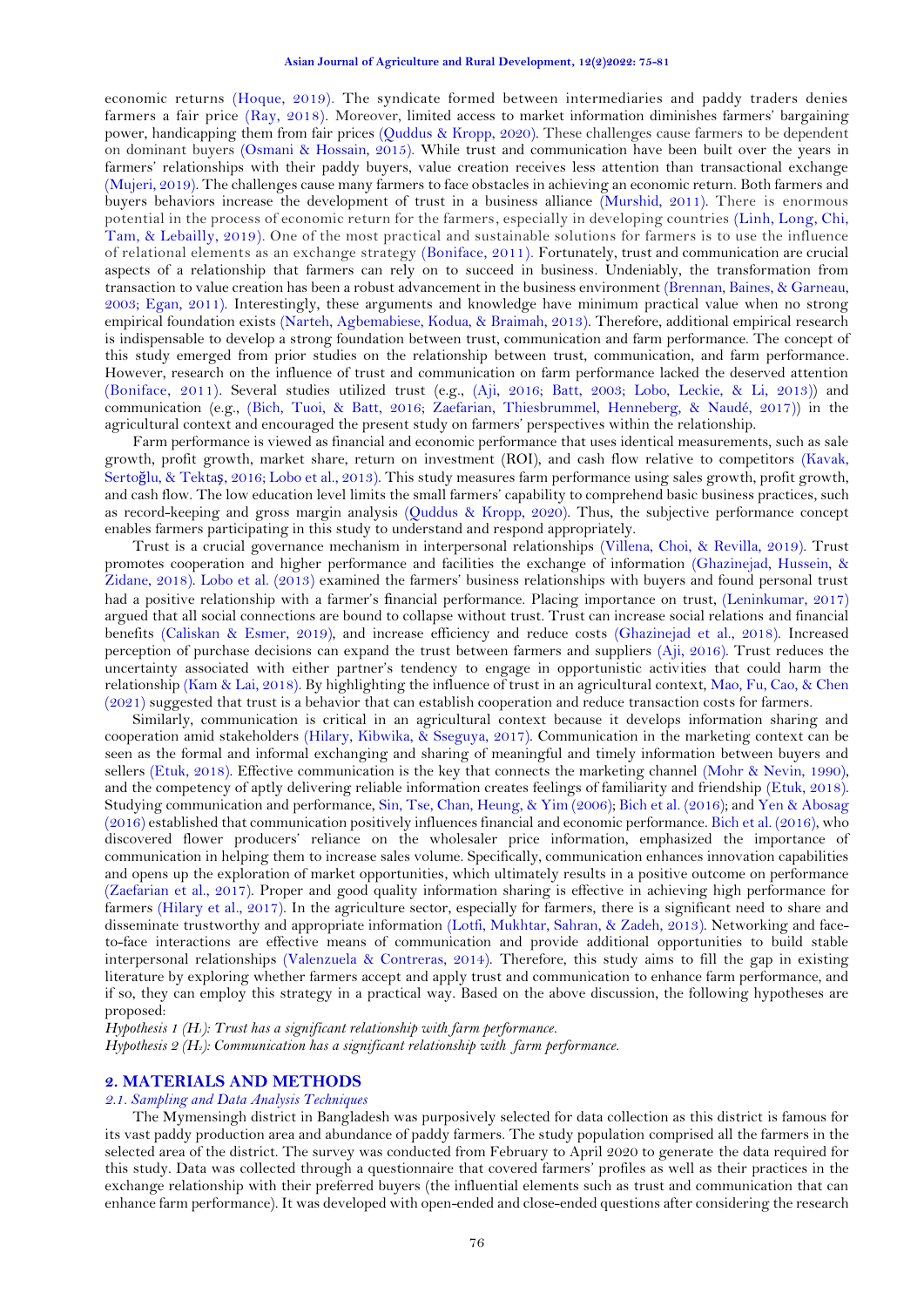## **Asian Journal of Agriculture and Rural Development, 12(2)2022: 75-81**

objectives and the farmers' ability to understand what was required of them. Probability sampling was undertaken using a systematic random sampling technique due to its generalization utility for studying a small subset of a large population. Also, systematic sampling is appropriate as it considers the population's homogeneity and commonly shared characteristics [\(Mukherjee, 2019\)](#page-5-23). A total of 356 farmers were interviewed from the selected area, and they all possess similar characteristics in social, educational, and economic conditions. Data was collected by enumerators who are familiar with the farmers' activities. The survey consisted of ten items (see [Table 1\)](#page-2-0) measured on a seven-point Likert scale from 1 (strongly disagree) to 7 (strongly agree).

The study employed a descriptive analysis to show farmers' demographic profiles and exchange relationships with preferred buyers. The Statistical Package for Social Science (SPSS) was utilized to run the descriptive statistics to derive the frequencies and percentages. PLS-SEM was employed to test the hypotheses. PLS-SEM is a variance-based analysis method that is widely accepted in business marketing management. It is suitable in studies that develop theory and is appropriate for examining a complex causality relationship model. Importantly, PLS-SEM is a non-parametric approach that imposes less emphasis on data distribution and sample size [\(Lowry & Gaskin, 2014\)](#page-5-24).

<span id="page-2-0"></span>

| <b>Measurement Scale</b>                                                    | <b>Factor Loading</b>                                                 |       |  |  |
|-----------------------------------------------------------------------------|-----------------------------------------------------------------------|-------|--|--|
| <b>Trust (Batt, 2003)</b>                                                   |                                                                       |       |  |  |
|                                                                             | I have confidence in my most preferred buyer                          | 0.866 |  |  |
| 9.                                                                          | I trust my most preferred buyer as he keeps his promises              | 0.782 |  |  |
| $\mathcal{S}$                                                               | I believe the market information provided by my preferred buyer       | 0.809 |  |  |
| Communication (Alrubaiee & Al-Nazeer, 2010; Ndubisi, Malhotra, & Wah, 2009) |                                                                       |       |  |  |
|                                                                             | My preferred buyer communicates frequently                            | 0.774 |  |  |
| 9.                                                                          | The information helps to provide better service                       | 0.841 |  |  |
| 3                                                                           | My preferred buyer provides timely and trustworthy information        | 0.861 |  |  |
| $\overline{4}$                                                              | Information provided by my preferred buyer is always accurate         | 0.825 |  |  |
| Farm Performance (Kavak et al., 2016; Lobo et al., 2013)                    |                                                                       |       |  |  |
|                                                                             | The relationship with my preferred buyer helped to increase my sales  | 0.782 |  |  |
| $\overline{2}$                                                              | The relationship with my preferred buyer helped to increase my profit | 0.826 |  |  |
| $\mathcal{S}$                                                               | My farm performance is much better than competitors in cash flow      | 0.856 |  |  |

# **Table 1.** Measurement scale used with factor loading.

# **3. RESULTS AND DISCUSSION**

## *3.1. Farmers' Demographic Profiles*

<span id="page-2-1"></span>[Table 2](#page-2-1) exhibits the demographic profiles and farmers' exchange relationships with their preferred buyers. Most of the study respondents were male (98%).

| <b>Characteristics</b>        | Category                                        | Frequency      | $\%$           |
|-------------------------------|-------------------------------------------------|----------------|----------------|
| Gender                        | Male                                            | 349            | 98             |
|                               | Female                                          | $\overline{7}$ | $\mathfrak{D}$ |
| Age                           | $26 - 35$ years                                 | 57             | 16             |
|                               | $36 - 45$ years                                 | 89             | 25             |
|                               | $46 - 55$ years                                 | 100            | 28             |
|                               | 56 years and above                              | 110            | 31             |
| Education                     | Class 5 (Primary Education)                     | 103            | 29             |
|                               | Class 8 (High School)                           | 96             | 27             |
|                               | SSC (Secondary School Certificate)              | 86             | 24             |
|                               | Other (HSC, BA.)                                | 71             | 20             |
| Farm Size                     | Small (cultivable land of 0.05 to 2.49 acres)   | 207            | 58.1           |
|                               | Medium (cultivable land of 2.50 to 7.49 acres)  | 147            | 41.3           |
|                               | Large (cultivable land of 7.50 acres and above) | $\mathcal{Q}$  | 0.6            |
| Ownership                     | Personal                                        | 338            | 72.7           |
|                               | Borga (local lease)                             | 70             | 15.1           |
|                               | Lease                                           | 57             | 12.2           |
| Farming Experience            | $5-14$ years                                    | 52             | 14.6           |
|                               | $15 - 24$ years                                 | 128            | 36             |
|                               | $25 - 34$ years                                 | 110            | 30.9           |
|                               | 35 years and above                              | 66             | 18.5           |
| Annual Income                 | 50000 or less                                   | 162            | 45.5           |
|                               | 51000-100000                                    | 161            | 45.2           |
|                               | 100100-149000                                   | 25             | $\overline{7}$ |
| Farmers exchange relationship | $5 - 9$ years                                   | 155            | 43.5           |
| with preferred buyers         | $10-14$ years                                   | 78             | 21.9           |
|                               | $15 - 19$ years                                 | 51             | 14.3           |
|                               | $20 - 24$ years                                 | 27             | 7.6            |
|                               | $25 - 29$ years                                 | 21             | 5.9            |
|                               | 30 years and above                              | 24             | 6.7            |

**Table 2.** Demographic profiles and farm characteristics (n = 356).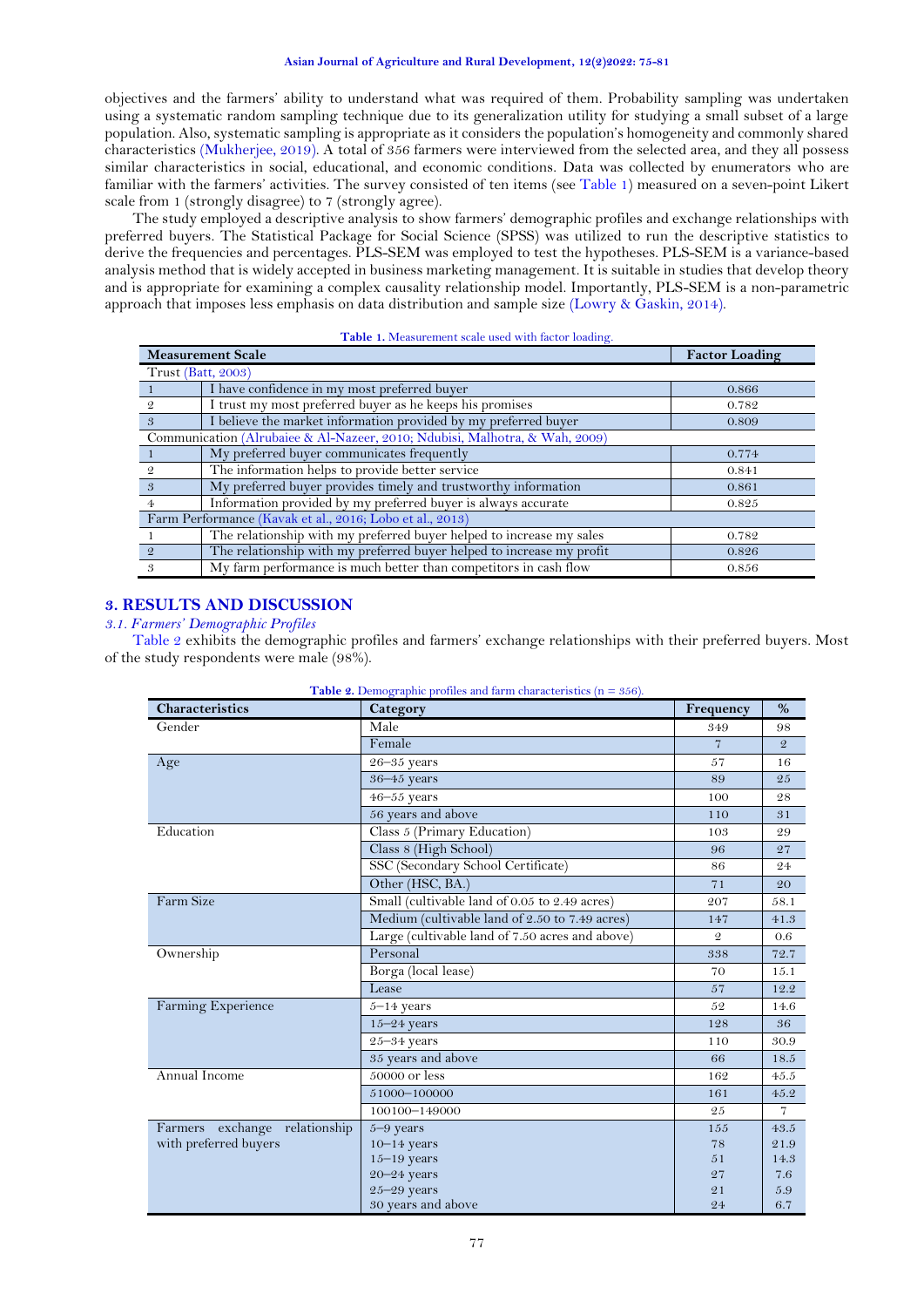#### **Asian Journal of Agriculture and Rural Development, 12(2)2022: 75-81**

The most frequent respondent age group was 56 years old and above, followed by 46 to 55 years, and lastly, 26 to 35 years. In terms of educational background, 29% of respondents completed primary education (i.e., class five), 27% completed class 8, 24% passed SSC (Secondary School Certificate). In comparison, 20% of respondents attained other education levels such as Higher Secondary Certificate (HSC) or Bachelor of Arts (BA). Regarding farmer size, 58.1% of respondents were small farmers, 41.3% were medium farmers, whereas the rest (0.6%) were large farmers. Most farmers (72.7%) have a personal farm. 15.1% of farmers used borga (a type of lease) land, while 12.3% used lease farms. Regarding the paddy cultivation period, 36% of respondents had 15 to 24 years of cultivation experience, while 30.9% had 25 to 34 years of experience. [Table 2](#page-2-1) also provides the farmers' annual income; 45.5% received an annual income of TK50,000 or less, followed by 45.2% with an annual income between TK51,000 and TK100,000. Very few farmers (2.2%) obtained an annual income of TK150,000 and above. In terms of business relationships with preferred buyers, most farmers have been dealing with the same buyers for between five and nine years (43.5%), followed by ten to 14 years (21.9%), and 15 to 19 years (14.3%).

## *3.2. Data Analysis Results of the PLS-SEM*

In PLS, there are two types of assessment model—the measurement model and the structural model. The assessment of the measurement model in the PLS-SEM includes internal reliability, internal consistency, convergent validity, and discriminant validity. The internal reliability determines the variables' similarity in items score. The Cronbach's alpha measures the reliability of the indicators, and 0.7 is the acceptable value [\(Hair, Ringle, & Sarstedt,](#page-5-27)  [2013\)](#page-5-27). Similarly, the composite reliability (CR) value should also be above 0.7 to be recognized as internal consistency (see [Table 3\)](#page-3-0). Therefore, both internal reliability and consistency were established in this study.

<span id="page-3-0"></span>

| <b>Table 3.</b> Cronbach's alpha $(\alpha)$ , composite reliability (CR), and average variance extracted (AVE). |                  |                            |                                  |  |  |
|-----------------------------------------------------------------------------------------------------------------|------------------|----------------------------|----------------------------------|--|--|
| Variable                                                                                                        | Cronbach's alpha | Composite reliability (CR) | Average variance extracted (AVE) |  |  |
| Farm Performance                                                                                                | 0.760            | 0.862                      | 0.676                            |  |  |
| Communication                                                                                                   | 0.845            | 0.896                      | 0.682                            |  |  |
| Trust                                                                                                           | 0.760            | 0.860                      | 0.672                            |  |  |

Convergence validity is the measure's degree of positive correlation with alternative measures of the same variable [\(Hair et al., 2013\)](#page-5-27) determined by the factor loading and average variance extracted (AVE). Factor loading is used for the assessment of indicator reliability. According to [Hair et al. \(2013\)](#page-5-27), a factor loading above 0.7 should be taken into the analysis process; in this study it is above 0.7 (see [Table 1\)](#page-2-0). The AVE value of the present study exceeds the acceptance value, which is more than 0.5 (see [Table 3\)](#page-3-0). Therefore, convergent validity had been established. Conversely, discriminant validity is the empirical distinction of a variable compared to other variables. The discriminant validity also denotes the extent of a variable's correlation with others and the degree of representation by its indicator [\(Hair et](#page-5-27)  [al., 2013\)](#page-5-27). The Fornell and Larcker score is the criterion used to assess the discriminant validity and is expressed as the square root of AVE of all latent variables. [Table 4](#page-3-1) shows that the scores determined in the present study are more significant than the correlations of the inter-constructs.

| <b>Table 4. Fornell and Larcker criterion.</b> |                         |               |       |  |  |
|------------------------------------------------|-------------------------|---------------|-------|--|--|
| <b>Variables</b>                               | <b>Farm Performance</b> | Communication | Trust |  |  |
| Farm Performance                               | 0.822                   |               |       |  |  |
| Communication                                  | 0.669                   | 0.826         |       |  |  |
| Trust                                          | 0.609                   | 0.568         | 0.820 |  |  |

<span id="page-3-1"></span>The relationship between an independent variable and a dependent variable is assessed using a structural model. In PLS-SEM, the structural model is assessed by the coefficient of determination  $(R^2)$ . It estimates the significance and relevance of the relationship. The coefficient also corresponds to the amount of variance in the endogenous variable explained by the associated exogenous variables [\(Hair et al., 2013\)](#page-5-27). The  $\mathbb{R}^2$  value of exogenous variable performance was 61.6% (see [Figure 1\)](#page-3-2), indicating the relevance of the present study.



<span id="page-3-2"></span>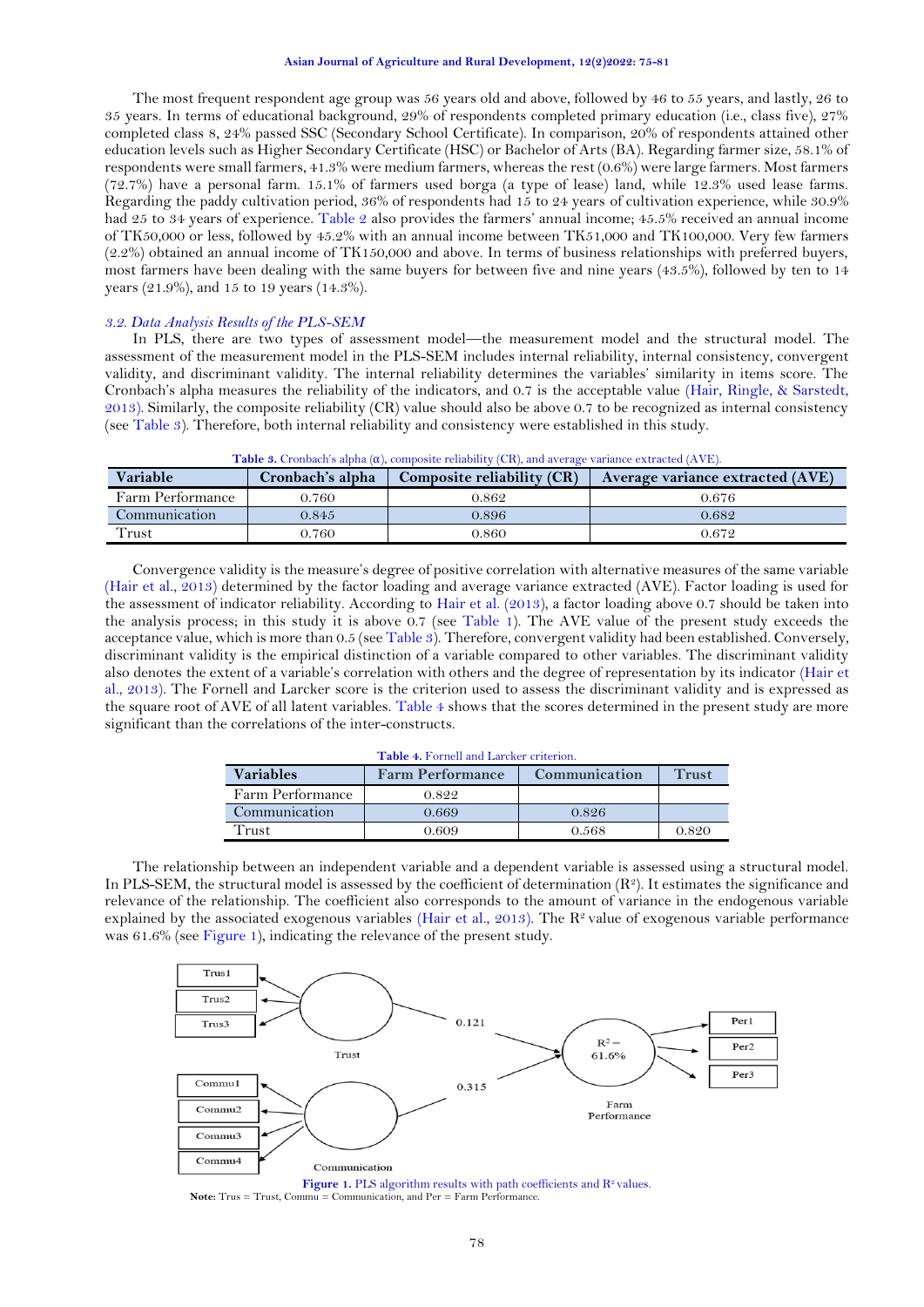[Table 5](#page-4-0) describes the model's path coefficient (β) that shows the direct relationship between performance and other constructs. Trust ( $\beta = 0.121$ ) and communication ( $\beta = 0.315$ ) established a strong positive relationship with performance. Thus,  $H_1$  and  $H_2$  were supported (see [Table 5\)](#page-4-0).

<span id="page-4-0"></span>

| <b>T</b> -statistic<br>$P$ -value | <b>Decision</b> |
|-----------------------------------|-----------------|
| $0.039*$<br>2.073                 | $H_1$ Supported |
| $0.000*$<br>4.447                 | $H_2$ Supported |
|                                   |                 |

**Table 5.** Hypothesis testing results.

**Note:** (\* Significance  $p \leq .05$ ).

The findings denote that the farmers have an excellent perception of the effect of trust and communication in achieving farm performance. This research emphasizes that trust can enhance farm performance. The  $H_1$  outcome may be attributed Bangladeshi farmers positively assessing their preferred paddy buyers and believing that their preferred buyer fully meets their expectations, such as offering fair prices. Another possible explanation for this result is that farmers are likely to maintain long-term business relationships if they are confident with their preferred buyers, believe they will keep their promises, and trust their information. The result of  $H_1$  corresponds to [Villena et al. \(2019\)](#page-6-5), who discovered that trust had a positive relationship with the firm or supplier performance when both buyer and seller maintained a successful business relationship. This result is similar to [Lobo et al. \(2013\)](#page-5-11), who stated that the benefit of trust ensures the financial performance of vegetables farmers based on product development and jointly working with others in their business. Trust also reduces the transaction cost [\(Sartorius & Kirsten, 2007\)](#page-6-9) that could be responsible for increasing performance [\(Sako, 1997\)](#page-6-10) and attaining competitive excellence [\(Luo, Griffith, Liu, & Shi, 2004\)](#page-5-28). Trust also promotes cooperation and higher performance and facilitates the exchange of information, and independence [\(Ghazinejad et al., 2018\)](#page-5-14). The result for  $H_2$  supports the idea that better communication also results in higher business performance. This research found that continuous information sharing in business relationships will encourage business continuity in the future. Thus, good communication will affect business performance positively. The finding also suggests that Bangladeshi farmers are generally willing to receive trustworthy information from the buyers, which ultimately leads to increased profit in paddy selling. This result is consistent with the study of [Sin et al. \(2006\)](#page-6-6), who explored whether communication fosters trust by assisting in solving disputes and aligning perceptions and expectations and positively influencing financial performance. The result for  $H_2$  is also similar to Yen & [Abosag \(2016\)](#page-6-7), who found that communication is apparent when the farmers enjoy relatively better performance with suppliers [\(Yen](#page-6-7)  [& Abosag, 2016\)](#page-6-7). Farmers placed considerable importance on the frequency of communication (to know what price and what volume the buyer needs) and the buyer's willingness to meet their immediate needs [\(Bich et al., 2016\)](#page-5-12). Thus, reliable and credible price information increases sales and profitability [\(Arif, Jan, Marwat, & Ullah, 2009\)](#page-5-29).

## *3.3. Practical Implication*

This study revealed a great deal of evidence based on the PLS-SEM findings. The study found numerous policy implications for prioritizing the inputs for paddy production and marketing actors. First, farmers today are not only bound to practicing mixed marketing or traditional marketing strategies. Farmers may seek to adopt a relationship approach to maximize social and psychological value and establish strong, long-term business relationships with their paddy buyers. The farmers no longer practice traditional marketing that fails to enhance farm performance. Second, farmers with skills in developing relationship marketing may develop an excellent relational quality with their preferred buyers by improving relational behavior, the information provided, ease of access, and the availability of a two-way interaction between farmers and their preferred buyers.

Third, as the heart of the agroeconomy, farmers should retain their basic format of being proactive and willing to maintain good relationships to achieve an excellent performance. These strategies can be implemented via the value of maintaining excellent, long-term exchange relationships. Practitioners such as farmers should know that trust and communication are the most important aspects of successful business relationships as both significantly influence performance concerning profit, sales, and cash flows to maintain competitiveness in the market.

#### **4. CONCLUSION**

Strategic exchange relationships are important in achieving economic returns for the farmers in Bangladesh. The outcome revealed that trust and communication have direct positive and significant relationships with paddy farmers' farm performance in Bangladesh. Thus, paddy farmers in Bangladesh can effectively utilize trust and communication to build reliable business relationships, share better information, ensure satisfaction in exchanges, increase repeat sales, and enhance performance.

**Funding:** This research is supported by the National Agricultural Technology Program Phase II, Bangladesh Agricultural Research Council, Ministry of Agriculture, Bangladesh (Grant number: NATP-2/PIU-BARC-44/2017).

**Competing Interests:** The authors declare that they have no competing interests. **Authors' Contributions:** All authors contributed equally to the conception and design of the study.

Views and opinions expressed in this study are those of the authors views; the Asian Journal of Agriculture and Rural Development shall not be responsible or answerable for any loss, damage, or liability, etc. caused in relation to/arising out of the use of the content.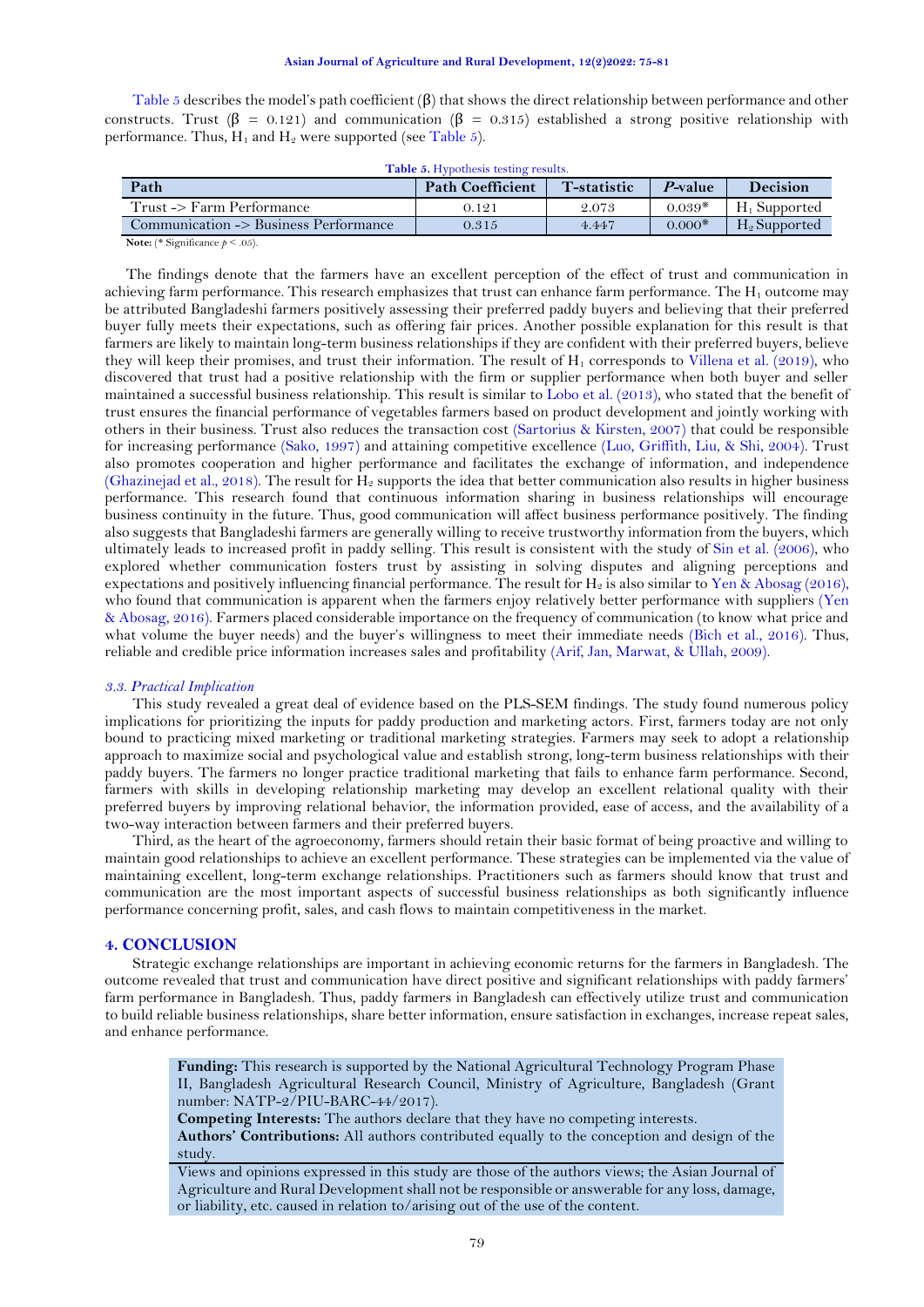#### **REFERENCES**

- <span id="page-5-9"></span>Aji, J. M. M. (2016). Exploring farmer-supplier relationships in the East Java seed potato market. *Agriculture and Agricultural Science Procedia, 9*, 83-94.Available at: [http://doi:10.1016/J.AASPRO.2016.02.130.](http://doi:10.1016/J.AASPRO.2016.02.130)
- <span id="page-5-25"></span>Alrubaiee, L., & Al-Nazeer, N. (2010). Investigate the impact of relationship marketing orientation on customer loyalty: The customer's perspective. *International Journal of Marketing Studies, 2*(1), 155-174.
- <span id="page-5-29"></span>Arif, M., Jan, K., Marwat, Z. A., & Ullah, I. (2009). Performance enhancement through effective communication: A study of the role of external and internal communication. *Interdisciplinary Journal of Contemporary Research in Business, 1*(7), 119-148.
- <span id="page-5-10"></span>Batt, P. J. (2003). Building trust between growers and market agents. *Supply Chain Management: An International Journal, 8*(1), 65- 78.Available at[: http://dx.doi.org/10.1108/13598540310463378.](http://dx.doi.org/10.1108/13598540310463378)
- <span id="page-5-12"></span>Bich, L. N., Tuoi, N. T., & Batt, P. J. (2016). The extent to which downstream buyers are able to fulfill flower farmers needs in Dalat. *Dalat University Journal of Science, 6*(3), 345–355.Available at: https://vjol.info.vn/index.php/dhdl/article/view/26323/22525.
- <span id="page-5-5"></span>Boniface, B. (2011). *Producers segmentation and the role of long-term relationship in Malaysia's milk supply chain*. Paper presented at the Australian Agricultural and Resource Economics Society (AARES) 55th Annual Conference, Melbourne, Victoria, Australia, 8 – 11 February.
- <span id="page-5-6"></span>Brennan, R., Baines, P., & Garneau, P. (2003). *Contemporary strategic marketing*. New York: Palgrave Macmillan.
- <span id="page-5-16"></span>Caliskan, A., & Esmer, S. (2019). Does it really worth investing in relationship marketing for a port business? *Case Studies on Transport Policy, 7*, 375-383.Available at: https://doi.org/10.1016/j.cstp.2019.02.003.
- <span id="page-5-7"></span>Egan, J. (2011). *Relationship marketing: Exploring relational strategies in marketing* (4th ed.). Harlow, England: Pearson Education Limited.
- <span id="page-5-20"></span>Etuk, S. G. (2018). Two-way communication and customer loyalty: A relationship marketing approach. *Journal of Economics and Management Sciences, 1*(3), 75-81.Available at: https://doi.org/10.30560/jems.v1n3p75.
- <span id="page-5-14"></span>Ghazinejad, M., Hussein, B. A., & Zidane, Y. J.-T. (2018). Impact of trust, commitment, and openness on research project performance: Case study in a research institute. Social Science, 7(2), 1-11. Available at: performance: Case study in a research institute. Social Science, 7(2), 1-11.Available at: https://doi.org/10.3390/socsci7020022.
- <span id="page-5-27"></span>Hair, J. F. J., Ringle, C. M., & Sarstedt, M. (2013). Partial least squares structural equation modeling: Rigorous applications, better results and higher acceptance [Editorial]. *Long Range Planning: International Journal of Strategic Management, 46*(1-2), 1– 12.Available at: https://doi.org/10.1016/j.lrp.2013.01.001.
- <span id="page-5-19"></span>Hilary, R. S., Kibwika, P., & Sseguya, H. (2017). Partnership construction and value co-creation to address voids in rice production: The case of rice value chains in Uganda. *Cogent Food & Agriculture, 3*(1), 1312087.
- <span id="page-5-0"></span>Hoque, M. M. (2019). Giving paddy farmers their due share. The Financial Express. Retrieved from: https://thefinancialexpress.com.bd/views/giving-paddy-farmers-their-due-share1558708387
- <span id="page-5-17"></span>Kam, B. H., & Lai, M. K. (2018). Buyer-supplier exchange relationship: How do exchange partners behave across the relationship life-cycle? *Transportation Research Part E: Logistics and Transportation Review, 113*, 239-257.Available at: https://doi.org/10.1016/j.tre.2017.12.007.
- <span id="page-5-13"></span>Kavak, B., Sertoğlu, A. E., & Tektaş, Ö. Ö. (2016). The moderating effect of knowledge transfer on satisfaction-performance relationship. *International Journal of Business and Social Research, 6*(05), 49-63.Available at: https://doi.org/10.18533/ijbsr.v6i5.917.
- <span id="page-5-15"></span>Leninkumar, V. (2017). The relationship between customer satisfaction and customer trust on customer loyalty. *International Journal of Academic Research in Business and Social Sciences, 7*(4), 450-465.Available at: https://doi.org/10.6007/ijarbss%2Fv7 i4%2F2821.
- <span id="page-5-4"></span>Linh, T. N., Long, H. T., Chi, L. V., Tam, L. T., & Lebailly, P. (2019). Access to rural credit markets in developing countries, the case of Vietnam: A literature review. *Sustainability, 11*(5), 1468.Available at: https://doi.org/10.3390/su11051468.
- <span id="page-5-11"></span>Lobo, A., Leckie, C., & Li, C. (2013). The impact of guanxi, xinyong and buyer collaboration on the loyalty and financial performance of vegetable farmers in China. *Asia Pacific Journal of Marketing and Logistics, 25*(5), 745-764.Available at: https://doi.org/10.1108/APJML-01-2013-0018.
- <span id="page-5-22"></span>Lotfi, Z., Mukhtar, M., Sahran, S., & Zadeh, A. T. (2013). Information sharing in supply chain management. *Procedia Technology, 11*, 298-304.
- <span id="page-5-24"></span>Lowry, P. B., & Gaskin, J. (2014). Partial least squares (PLS) structural equation modeling (SEM) for building and testing behavioral causal theory: When to choose it and how to use it. *IEEE Transactions on Professional Communication, 57*(1-2), 123– 146.Available at: [http://DOI:10.1109/TPC.2014.2312452.](http://DOI:10.1109/TPC.2014.2312452)
- <span id="page-5-28"></span>Luo, X., Griffith, D., Liu, S., & Shi, Y. (2004). The effects of customer relationships and social capital on firm performance: A Chinese business illustration. *Journal of International Marketing, 12*(4), 25–45.Available at[: http://dio:10.1509/jimk.12.4.25.53216.](http://dio:10.1509/jimk.12.4.25.53216)
- <span id="page-5-18"></span>Mao, H., Fu, Y., Cao, G., & Chen, S. (2021). Contract farming, social trust, and cleaner production technology adoption by broiler farmers in China.
- <span id="page-5-21"></span>Mohr, J., & Nevin, J. (1990). Communication strategies in marketing channels: A theoretical perspective. *Journal of Marketing, 54*, 36-51.Available at: https://psycnet.apa.org/doi/10.2307/1251758.
- <span id="page-5-2"></span>Mujeri, M. K. (2019). Fair prices for farmers: Simple idea but complex reality. The Financial Express, Retrieved from: https:/[/www.thefinancialexpress.com.bd/views/fair-prices-for-rice-farmers-simple-idea-but-complex-reality-](http://www.thefinancialexpress.com.bd/views/fair-prices-for-rice-farmers-simple-idea-but-complex-reality-1559575964)[1559575964](http://www.thefinancialexpress.com.bd/views/fair-prices-for-rice-farmers-simple-idea-but-complex-reality-1559575964)
- <span id="page-5-23"></span>Mukherjee, R. (2019). How to choose your sample strategy to guarantee relevant results? Retrieved from: https://datajourney.akvo.org/blog/how-to-choose-your-sampling-strategy-to-guarantee-relevant-results.
- <span id="page-5-3"></span>Murshid, K. A. S. (2011). Traditional market institutions and complex exchange Exploring Transition and Change in the Bangladesh Rice Market. Working Paper No. 1, CPD-CMI. Bangladesh-Norway.
- <span id="page-5-8"></span>Narteh, B., Agbemabiese, G. C., Kodua, P., & Braimah, M. (2013). Relationship marketing and customer loyalty: Evidence from the Ghanaian luxury hotel industry. *Journal of Hospitality Marketing & Management, 22*(4), 407–436.Available at: https://doi.org/10.1080/19368623.2012.660564.
- <span id="page-5-26"></span>Ndubisi, N. O., Malhotra, N. K., & Wah, C. K. (2009). Relationship marketing, customer satisfaction and loyalty: A theoretical and empirical analysis from an Asian perspective. *Journal of International Customer Marketing, 21*(1), 5-16.
- <span id="page-5-1"></span>Osmani, A. G., & Hossain, E. (2015). Market participation decision of smallholder farmers and its determinants in Bangladesh. *Economics in Agriculture, 62*(1), 163-179.Available at: https://DOI:10.5937/ekoPolj1501163G.